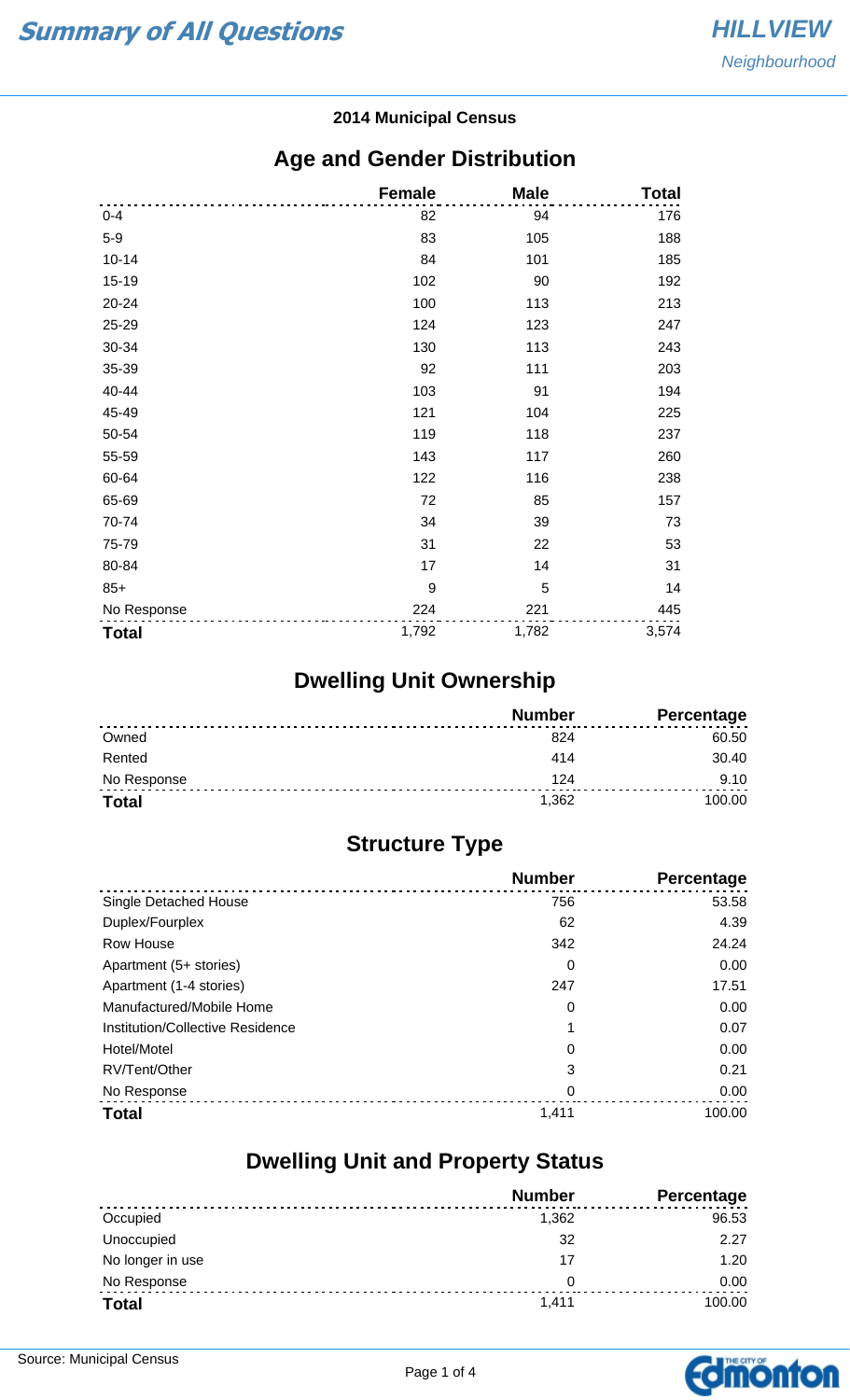#### **Marital Status**

|                      | <b>Number</b> | Percentage |
|----------------------|---------------|------------|
| Married              | 1,358         | 38.00      |
| Common-law           | 189           | 5.29       |
| Separated/divorced   | 223           | 6.24       |
| <b>Never Married</b> | 1,416         | 39.62      |
| Widowed              | 84            | 2.35       |
| No Response          | 304           | 8.51       |
| <b>Total</b>         | 3,574         | 100.00     |

#### **Employment Status**

|                               | <b>Number</b> | Percentage |
|-------------------------------|---------------|------------|
| Preschool                     | 182           | 5.09       |
| Kindergarten - Gr.6           | 287           | 8.03       |
| Gr.7 - Gr.9                   | 111           | 3.11       |
| Gr.10 - Gr.12                 | 120           | 3.36       |
| <b>Post Secondary Student</b> | 142           | 3.97       |
| Homemaker                     | 151           | 4.22       |
| Employed 0-30 hrs             | 227           | 6.35       |
| Employed 30+ hrs              | 1,570         | 43.93      |
| Unemployed                    | 104           | 2.91       |
| Retired                       | 350           | 9.79       |
| Permanently unable to work    | 52            | 1.45       |
| No Response                   | 278           | 7.78       |
| <b>Total</b>                  | 3,574         | 100.00     |

## **Term of Residence at this Location**

|                              | <b>Number</b> | Percentage |
|------------------------------|---------------|------------|
| 5 years or more              | 1,876         | 52.49      |
| 3 years to less than 5 years | 464           | 12.98      |
| 1 year to less than 3 years  | 442           | 12.37      |
| Less than 1 year             | 442           | 12.37      |
| Child less than 1 year       | 36            | 1.01       |
| No Response                  | 314           | 8.79       |
| <b>Total</b>                 | 3,574         | 100.00     |

## **Previous Residence if living in Dwelling for less than 1 year**

|                                   | <b>Number</b> | Percentage |
|-----------------------------------|---------------|------------|
| Elsewhere in Edmonton             | 213           | 48.19      |
| Elsewhere in Alberta              | 19            | 4.30       |
| Atlantic Canada                   | 6             | 1.36       |
| Ontario/Quebec                    | 17            | 3.85       |
| Territories/Manitoba/Saskatchewan | 5             | 1.13       |
| <b>British Columbia</b>           | 11            | 2.49       |
| <b>Outside Canada</b>             | 16            | 3.62       |
| No Response                       | 155           | 35.07      |
| <b>Total</b>                      | 442           | 100.00     |

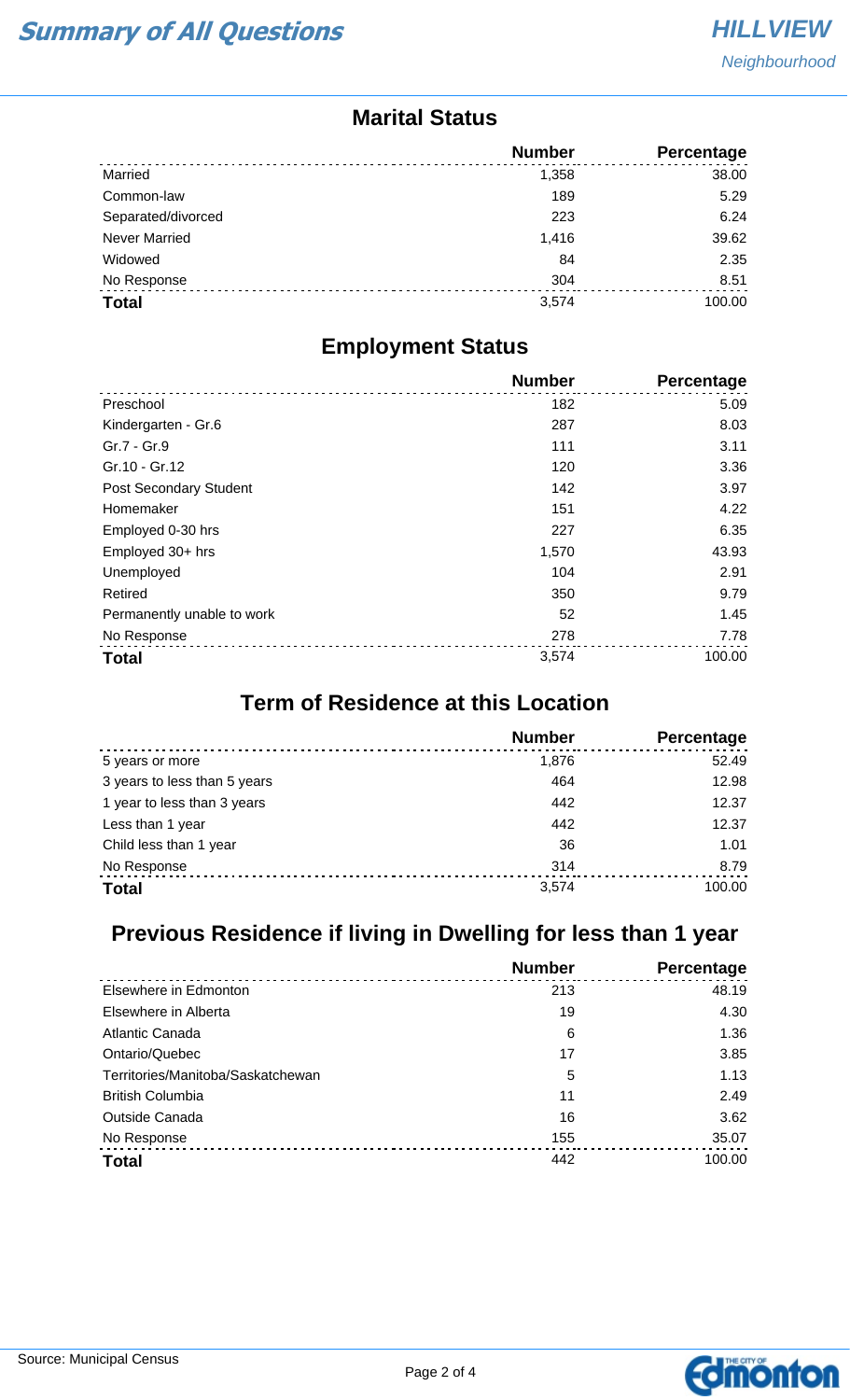## **Main Mode of Transportation from Home to Work**

|                              | <b>Number</b> | Percentage |
|------------------------------|---------------|------------|
| Car/Truck/Van (as Driver)    | 1,646         | 61.67      |
| Car/Truck/Van (as Passenger) | 110           | 4.12       |
| Transit                      | 364           | 13.64      |
| Walk                         | 56            | 2.10       |
| <b>Bicycle</b>               | 6             | 0.22       |
| Other                        | 67            | 2.51       |
| No Response                  | 420           | 15.74      |
| <b>Total</b>                 | 2,669         | 100.00     |

## **Citizenship**

|                      | <b>Number</b> | <b>Percentage</b> |
|----------------------|---------------|-------------------|
| Canadian Citizen     | 2,936         | 82.15             |
| Non Canadian Citizen | 367           | 10.27             |
| No Response          | 271           | 7.58              |
| <b>Total</b>         | 3.574         | 100.00            |

## **School Residency**

|              | <b>Number</b> | <b>Percentage</b> |
|--------------|---------------|-------------------|
| Public       | 2.472         | 69.17             |
| Catholic     | 685           | 19.17             |
| No Response  | 417           | 11.67             |
| <b>Total</b> | 3.574         | 100.00            |

## **Household Languages**

|                              | <b>Number</b> | <b>Percentage</b> |
|------------------------------|---------------|-------------------|
| English Only                 | 935           | 68.65             |
| Arabic                       | 7             | 0.51              |
| Cantonese                    | 17            | 1.25              |
| French                       | 36            | 2.64              |
| German                       | 20            | 1.47              |
| Mandarin                     | 3             | 0.22              |
| Panjabi (Punjabi)            | 28            | 2.06              |
| Spanish                      | 24            | 1.76              |
| Tagalog (Pilipino, Filipino) | 33            | 2.42              |
| Ukrainian                    | 5             | 0.37              |
| Other                        | 94            | 6.90              |
| No Response                  | 160           | 11.75             |
| <b>Total</b>                 | 1,362         | 100.00            |